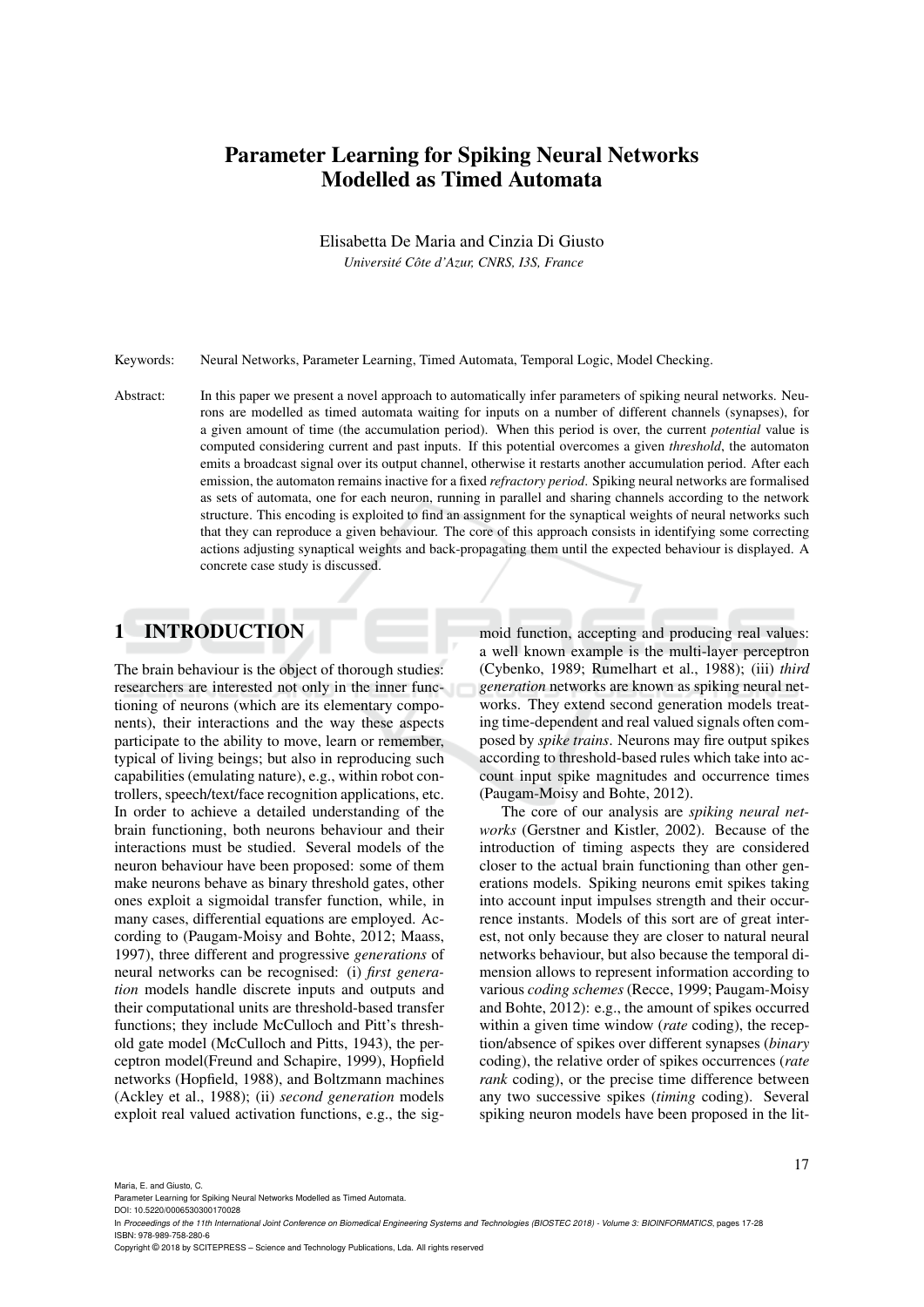erature, having different complexities and capabilities. Our aim is to produce a neuron model being meaningful from a biological point of view but also amenable to formal analysis and verification, that could be therefore used to detect non-active portions within some network (i.e., the subset of neurons not contributing to the network outcome), to test whether a particular output sequence can be produced or not, to prove that a network may never be able to emit, to assess if a change to the network structure can alter its behaviour, or to investigate (new) learning algorithms which take time into account.

In this paper we focus on the *leaky integrate & fire* (LI&F) model originally proposed in (Lapicque, 1907). It is a computationally efficient approximation of single-compartment model (Izhikevich, 2004) and is abstracted enough to be able to apply formal verification techniques such as model-checking. Here we work on an extended version of the discretised formulation proposed in (De Maria et al., 2016), which relies on the notion of logical time. Time is considered as a sequence of logical discrete instants, and an instant is a point in time where external input events can be observed, computations can be done, and outputs can be emitted. The variant we introduce here takes into account some new time-related aspects, such as a lapse of time in which the neuron is not active, i.e., it cannot receive and emit. We encode LI&F networks into timed automata: we show how to define the behaviour of a single neuron and how to build a network of neurons. Timed automata (Alur and Dill, 1994) are finite state automata extended with timed behaviours: constraints are allowed to limit the amount of time an automaton can remain within a particular state, or the time interval during which a particular transition may be enabled. Timed automata networks are sets of automata that can synchronise over *channel* communications.

Our modelling of spiking neural networks consists of timed automata networks where each neuron is an automaton. Its behaviour consists in accumulating the weighted sum of inputs, provided by a number of ingoing weighted synapses, for a given amount of time. Then, if the *potential* accumulated during the last and previous accumulation periods overcomes a given threshold, the neuron fires an output over the outgoing synapse. Synapses are channels shared between the timed automata representing neurons, while *spike* emissions are represented by *broadcast synchronisations* occurring over such channels. Timed automata are also exploited to produce or *recognise* precisely defined spike sequences.

The closest related work is (Aman and Ciobanu, 2016). The authors provide a mapping of spiking neural P systems into timed automata. The underlying model is considerably different from ours: refractory period is considered in terms of number of application of rules instead of durations and inhibitions are represented as forgetting rules while we use negative weights. Unlike our approach, where the dynamics is compositional and implicit in the structure of the network, in (Aman and Ciobanu, 2016) the semantics is the result of the encoding of rules and neurons.

As a main contribution, we exploit our automatabased modelling to propose a new methodology for parameter inference in spiking neural networks. In particular, our approach allows to find an assignment for the synaptical weights of a given neural network such that it can reproduce a given behaviour. We borrow inspiration from the SpikeProp rule (Bohte et al., 2002), a variant of the well known back-propagation algorithm (Rumelhart et al., 1988) used for supervised learning in second generation learning. The Spike-Prop rule deals with multi-layered cycle-free spiking neural networks and aims at training networks to produce a given output sequence for each class of input sequences. The main difference with respect to our approach is that we are considering here a discrete model and our networks are not multi-layered. We also rest on Hebb's learning rule (Hebb, 1949) and its time-dependent generalisation rule, the spike timing dependent plasticity (STDP) rule (Sjöström and Gerstner, 2010): they both act locally, with respect to each neuron, i.e., no prior assumption on the network topology is required in order to compute the weight variations for some neuron input synapses. Differently from STDP, our approach takes into account not only recent spikes but also some external feedback (*advices*) in order to determine which weights should be modified and whether they must increase or decrease. Moreover, we do not prevent excitatory synapses from becoming inhibitory (or vice versa), which is usually a constraint for STDP implementations. A general overview on spiking neural network learning approaches and open problems in this context can be found in (Grüning and Bohte, 2014).

We apply the proposed approach to find suitable parameters in mutual inhibition networks, a well studied class of networks in which the constituent neurons inhibit each other neuron's activity (Matsuoka, 1987).

The rest of the paper is organised as follows: in Section 2 we describe our reference model, the leaky integrate & fire one, in Section 3 we recall definitions of timed automata networks and temporal logics, and in Section 4 we show how spiking neural networks can be encoded into timed automata networks and how inputs and outputs are handled by automata. In Section 5 we develop the novel parameter learning ap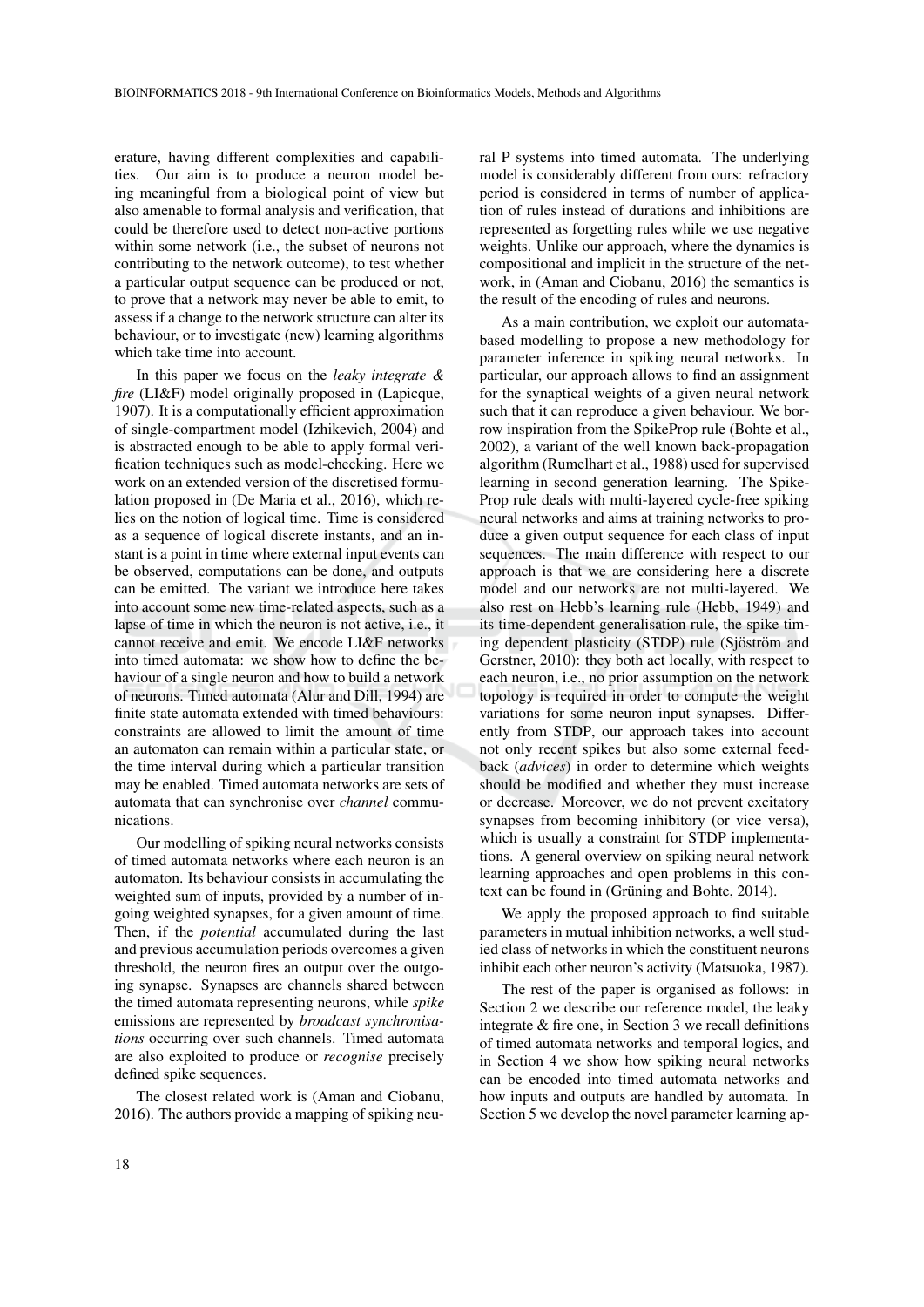proach and we introduce a case study. Finally, Section 6 summarises our contribution and presents some future research directions. An Appendix with additional material is added for the reader convenience.

## 2 LEAKY INTEGRATE AND FIRE MODEL

Spiking neural networks (Maass, 1997) are modelled as directed weighted graphs where vertices are computational units and edges represent *synapses*. The signals propagating over synapses are trains of impulses: *spikes*. Synapses may modulate these signals according to their weight: *excitatory* if positive, or *inhibitory* if negative.

The dynamics of neurons is governed by their *membrane potential* (or, simply, *potential*), representing the difference of electrical potential across the cell membrane. The membrane potential of each neuron depends on the spikes received over the ingoing synapses. Both current and past spikes are taken into account, even if old spikes contribution is lower. In particular, the *leak factor* is a measure of the neuron memory about past spikes. The neuron outcome is controlled by the algebraic difference between its membrane potential and its *firing threshold*: it is enabled to fire (i.e., emit an output impulse over *all* outgoing synapses) only if such a difference is nonnegative. Spike propagation is assumed to be instantaneous. Immediately after each emission the neuron membrane potential is reset and the neuron stays in a *refractory period* for a given amount of time. During this period it has no dynamics: it cannot increase its potential as any received spike is lost and therefore it cannot emit any spike.

Definition 1 (Spiking Integrate and Fire Neural Network). A spiking integrate and fire neural network *is a tuple* (*V*, *A*, *w*)*, where:*

- *V are spiking integrate and fire neurons,*
- $A \subseteq V \times V$  are synapses,
- *w* : *A* → Q∩[−1,1] *is the synapse weight function associating to each synapse*  $(u, v)$  *a weight*  $w_u$ <sup>*y*</sup>.

*We distinguish three disjoint sets of neurons: V<sup>i</sup> (input neurons), Vint (intermediary neurons), and V<sup>o</sup> (output neurons*), *with*  $V = V_i \cup V_{int} \cup V_o$ .

A spiking integrate and fire neuron *v is characterized by a parameter tuple*  $(\theta_v, \tau_v, \lambda_v, p_v, y_v)$ *, where:* 

- $\theta_v \in \mathbb{N}$  *is the* firing threshold,
- $\tau_v \in \mathbb{N}^+$  *is the refractory period,*
- $\lambda_v \in \mathbb{Q} \cap [0,1]$  *is the* leak factor.

*The dynamics of a* spiking integrate and fire neuron *v is given by:*

•  $p_v : \mathbb{N} \to \mathbb{Q}_0^+$  *is the [membrane]* potential *function defined as*

$$
p_{\nu}(t) = \begin{cases} \sum_{i=1}^{m} w_i \cdot x_i(t), & \text{if } p_{\nu}(t-1) \geq \theta_{\nu} \\ \sum_{i=1}^{m} w_i \cdot x_i(t) + \lambda_{\nu} \cdot p_{\nu}(t-1), & \text{if } \theta_{\nu} \end{cases}
$$

*with*  $p_v(0) = 0$  *and where*  $x_i(t) \in \{0, 1\}$  *is the signal received at the time t by the neuron through its i th out of m input synapses (observe that the past potential is multiplied by the leak factor while current inputs are not weakened),*

•  $y_v : \mathbb{N} \to \{0,1\}$  *is the neuron output function, defined as*

$$
y_{\nu}(t) = \begin{cases} 1 & \text{if } p_{\nu}(t) \geq \theta_{\nu} \\ 0 & \text{otherwise.} \end{cases}
$$

As shown in the previous definition, the set of neurons of a spiking integrate and fire neural network can be classified into input, intermediary, and output ones. Each input neuron can only receive as input external signals (and not other neurons' output). The output of each output neuron is considered as an output for the network. Output neurons are the only ones whose output is not connected to other neurons.

# 3 PRELIMINARIES: TIMED AUTOMATA AND TEMPORAL LOGIC

This section is devoted to the introduction of the formal tools we adopt in the rest of the paper, namely timed automata and temporal logics.

Timed Automata. Timed automata (Alur and Dill, 1994) are a powerful theoretical formalism for modelling and verifying real time systems. A timed automaton is an annotated directed (and connected) graph, with an initial node and provided with a finite set of non-negative real variables called *clocks*. Nodes (called *locations*) are annotated with *invariants* (predicates allowing to enter or stay in a location), arcs with *guards*, *communication labels*, and possibly with some variables upgrades and clock *resets*. Guards are conjunctions of elementary predicates of the form *x op c*, where  $op \in \{>, \geq, =, <, \leq\}$ , *x* is a clock, and *c* a (possibly parameterised) positive integer constant. As usual, the empty conjunction is interpreted as true. The set of all guards and invariant predicates will be denoted by *G*.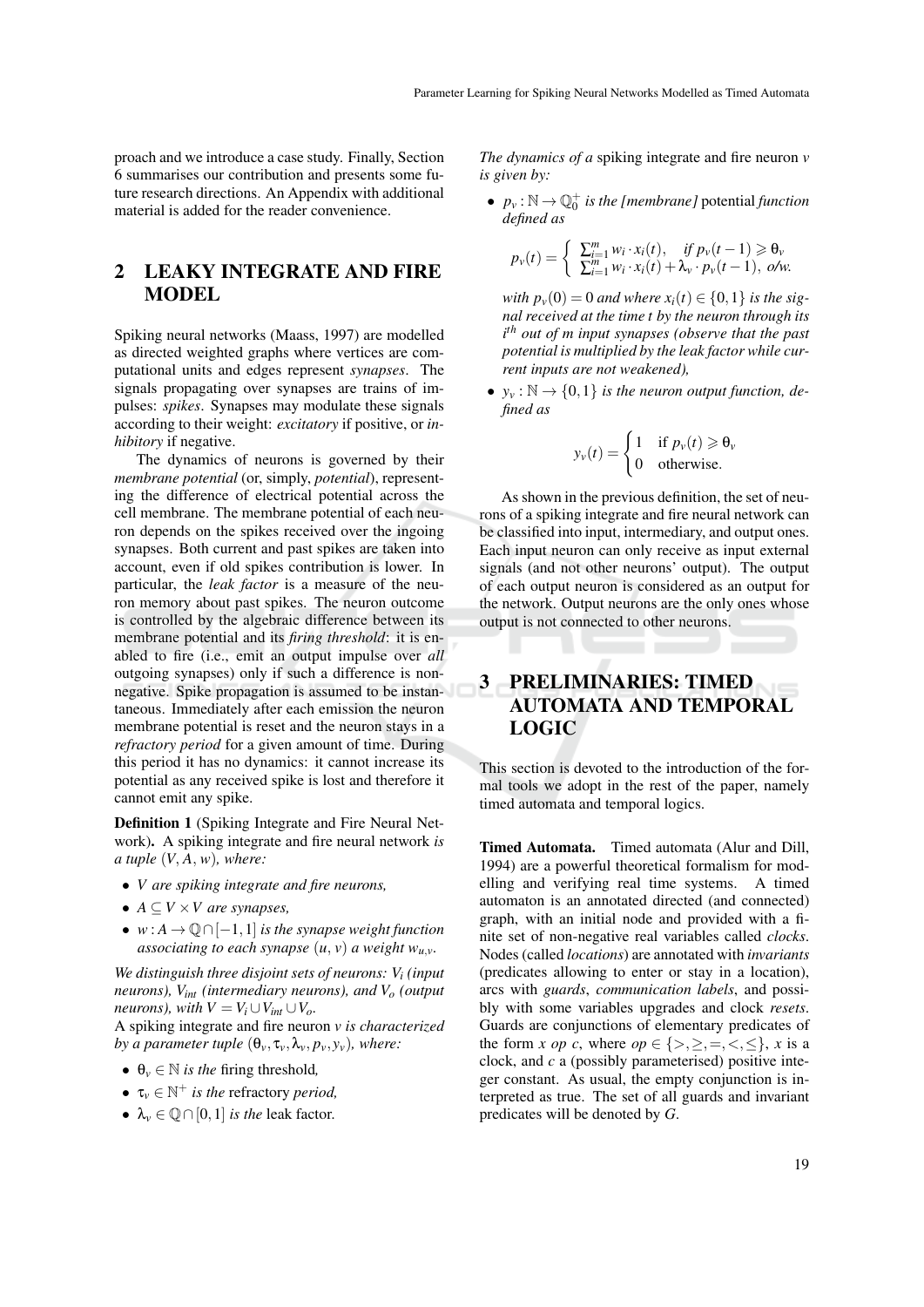Definition 2. *A* timed automaton *TA is a tuple*  $(L, l^0, X, Var, \Sigma, Arcs, Inv)$ *, where* 

- *L* is a set of locations with  $l^0 \in L$  the initial one
- *X is the set of clocks,*
- *Var is a set of integer variables,*
- Σ *is a set of communication labels,*
- $Arcs \subseteq L \times (G \cup \Sigma \cup U) \times L$  is a set of arcs be*tween locations with a guard in G, a communication label in* Σ∪ {ε}*, and a set of variable (linear arithmetics) upgrades and clock resets;*
- $Inv: L \to G$  assigns invariants to locations.

It is possible to define a synchronised product of a set of timed automata that work and synchronise in parallel. The automata are required to have disjoint sets of locations, but may share clocks and communication labels which are used for synchronisation. We restrict communications to be *broadcast* through labels  $b!/b$ ,  $b? \in \Sigma$ , meaning that a set of automata can synchronise if one is emitting; notice that a process can always emit (e.g., *b*!) and the receivers (*b*?) must synchronise if they can.

Locations can be normal, urgent or committed. Urgent locations force the time to freeze, committed ones freeze time and the automaton must leave the location as soon as possible, i.e., they have higher priority.

The synchronous product  $TA_1 \parallel ... \parallel TA_n$  of timed automata, where for each  $j \in [1, \ldots, n]$ ,  $TA_j =$  $(L_j, l_j^0, X_j, Var_j\Sigma_j, Arcs_j, Inv_j)$  and all  $L_j$  are pairwise disjoint sets of locations, is the timed automaton

$$
TA = (L, l^0, X, Var, \Sigma, Arcs, Inv)
$$

such that:

- $L = L_1 \times ... \times L_n$  and  $l^0 = (l_1^0, ..., l_n^0)$ ,
- $X = \bigcup_{j=1}^{n} X_j$ ,
- $Var = \bigcup_{j=1}^{n} Var_j$
- $\Sigma = \bigcup_{j=1}^n \Sigma_j$ ,
- *Arcs* is the set of arcs  $(l_1, \ldots, l_n) \xrightarrow{g, a, u} (l'_1, \ldots, l'_n)$ such that for all  $1 \le j \le n$  then  $l'_j = l_j$ .
- $\blacklozenge$  ∀*l* =  $(l_1, ..., l_n) \in L$ : *Inv*(*l*) =  $\bigwedge_j Inv_j(l_j)$ ,

The semantics of a synchronous product  $TA_1$  ||  $\ldots$  *TA*<sub>*n*</sub> is the one of the underlying timed automaton *TA* with the following notations. A location is a vector  $l = (l_1, \ldots, l_n)$ . We write  $l[l'_j/l_j, j \in S]$  to denote the location *l* in which the  $j<sup>th</sup>$  element  $l_j$  is replaced by  $l'_j$ , for all *j* in some set *S*. A valuation is a function ν from the set of clocks to the non-negative reals. Let V be the set of all clock valuations, and  $v_0(x) = 0$ for all  $x \in X$ . We shall denote by  $v \models F$  the fact that the valuation ν satisfies (makes true) the formula *F*.

If  $r \in U$  is a clock reset, we shall denote by  $v[r]$  the valuation obtained after applying the clock reset to ν; and if  $d \in \mathbb{R}_{>0}$  is a delay,  $v + d$  is the valuation such that, for any clock  $x \in X$ ,  $(v+d)(x) = v(x) + d$ . Finally, we use *f* to denote a valuation of variables in *Var*, the set of all valuations is denoted  $\mathcal{F}$ ,  $f_0(v) = 0$ for all  $v \in Var$  and  $f[u]$  is the application of upgrades in *u* to variables in *Var*.

The semantics of a synchronous product  $TA_1$  ||  $\ldots$  *TA*<sup>*n*</sup> is defined as a timed transition system  $(S, s_0, \rightarrow)$ , where  $S = (L_1 \times, \dots \times L_n) \times \mathbb{V} \times \mathcal{F}$  is the set of states,  $s_0 = (l^0, v_0, f_0)$  is the initial state, and →⊆ *S*×*S* is the transition relation defined by:

- (silent):  $(l, v, f) \rightarrow (l', v', f[u])$  if there exists  $l_i \xrightarrow{g,\varepsilon,u} l'_i$ , for some *i*, such that  $l' = l[l'_i/l_i], v \vDash g$ and  $v' = v[r]$ ,
- (broadcast):  $(\bar{l}, v, f) \rightarrow (\bar{l'}, v', f[u])$  if there exists an output arc  $l_j \stackrel{g_j, b^i, u_j}{\longrightarrow} l'_j \in Arcs_j$  and a (possibly empty) set of input arcs of the form  $l_k \stackrel{g_k, b? , u_k}{\longrightarrow}$  $l'_{k} \in Arcs_{k}$  such that for all  $k \in K = \{k_1, \ldots, k_m\} \subseteq$  $\{l_1, \ldots, l_n\} \setminus \{l_j\}$ , the size of *K* is maximal,  $v \models$  $\bigwedge_{k \in K \cup \{j\}} g_k, \ l' = l[l'_k/l_k, k \in K \cup \{j\}]$  and  $v' =$  $v[r_k, k \in K \cup \{j\}];$
- (timed):  $(l, v, f) \rightarrow (l, v + d, f)$  if  $v + d \models Inv(l)$ .

The valuation function  $v$  is extended to handle a set of shared bounded integer variables: predicates concerning such variables can be part of edges guards or locations invariants, moreover variables can be updated on edges firings but they cannot be assigned to or from clocks.

In Appendix A we exemplify timed automata usage. Throughout our modelling, we have used the specification and analysis tool Uppaal (Bengtsson et al., 1995), which provides the possibility of designing and simulating timed automata networks on top of the ability of testing networks against temporal logic formulae.

Temporal Logics and Model Checking. Model checking is one of the most common approaches to the verification of software and hardware (distributed) systems (Clarke et al., 1999). It allows to automatically prove whether a system verifies or not a given specification. In order to apply such a technique, the system at issue should be encoded as a finite transition system and the specification should be written using propositional temporal logic. Formally, a transition system over a set *AP* of atomic propositions is a tuple  $M = (Q, T, L)$ , where Q is a finite set of states,  $T \subseteq Q \times Q$  is a total transition relation, and  $L: Q \to 2^{AP}$  is a labelling function that maps every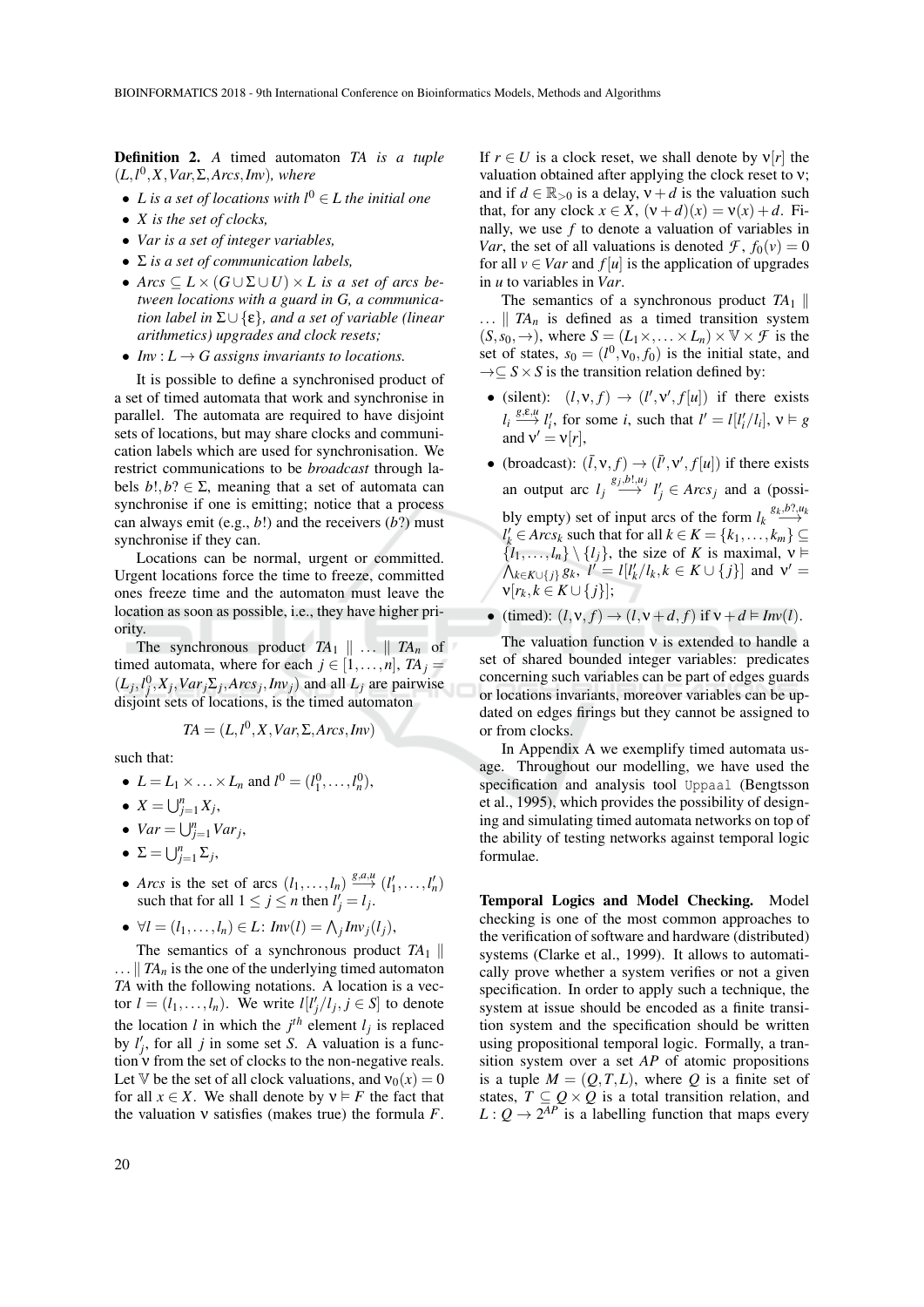state into the set of atomic propositions that hold at that state.

Temporal logics are formalisms for describing the dynamical evolution of a given system (Hughes and Cresswell, 1968). The computation tree logic CTL∗ allows to describe properties of computation trees. Its formulas are obtained by (repeatedly) applying Boolean connectives, *path quantifiers*, and *state quantifiers* to atomic formulas. The path quantifier A (resp., E) can be used to state that all the paths (resp., some path) starting from a given state have some property. The state quantifiers are  $X$  (next time), which specifies that a property holds at the next state of a path, F (sometimes in the future), which requires a property to hold at some state on the path, G (always in the future), which imposes that a property is true at every state on the path, and U (until), which holds if there is a state on the path where the second of its argument properties holds and, at every preceding state on the path, the first of its two argument properties holds.

The branching time logic CTL is a fragment of CTL∗ that allows quantification over the paths starting from a given state. Unlike CTL<sup>\*</sup>, it constrains every state quantifier to be immediately preceded by a path quantifier.

Given a transition system  $M = (Q, T, L)$ , a state  $q \in Q$ , and a temporal logic formula  $\varphi$  expressing some desirable property of the system, the *model checking problem* consists of establishing whether **φ** holds at *q* or not, namely, whether  $M, q \models \varphi$ .

## 4 SPIKING NEURAL NETWORKS MODELLING

We present here our modelling of spiking integrate and fire neural networks (in the following denoted as neural networks) via timed automata networks. Let  $S = (V, A, w)$  be a neural network, *G* be a set of *input generator* neurons (these fictitious neurons are connected to input neurons and generate input sequences for the network), and *O* be a set of *output consumer* neurons (these fictitious neurons are connected to the broadcast channel of each output neuron and aim at consuming their emitted spikes). The corresponding timed automata network is obtained as the synchronous product of the encoding of input generator neurons, the neurons of the network (referred as standard neurons in the following), and output consumers neurons. More formally:

$$
\llbracket S \rrbracket = (\, \|_{n_g \in G} [n_g]) \, \| \, (\, \|_{v_j \in V} [v_j]) \, \| \, (\, \|_{n_c \in O} [n_c])
$$

Input Generators. The behaviour of input generator neurons is part of the specification of the network. Here we define two kinds of input behaviours: regular and non-deterministic ones. For each family, we provide an encoding into timed automata.

Regular Input Sequences. Spike trains are "regular" sequences of spikes and pauses: spikes are instantaneous while pauses have a non-null duration. Sequences can be *empty*, *finite* or *infinite*. After each spike there must be a pause, except when the spike is the last event of a finite sequence. Infinite sequences are composed by two parts: a finite and arbitrary prefix and an infinite and periodic part composed by a finite sequence of *spike–pause* pairs which is repeated infinitely often. More formally, such sequences are given in terms of the following grammar:

$$
B ::= \Phi.(\Phi)^{\omega} | P(d) . \Phi.(\Phi)^{\omega}
$$
  

$$
\Phi ::= s.P(d) . \Phi | \varepsilon
$$

with *s* representing a spike and *P*(*d*) a pause of duration *d*. The automaton generating input sequences is given in Appendix B.1.

Non-deterministic Input Sequences. This kind of input sequences is useful when no assumption is available on neuron inputs. These are random sequences of spikes separated by at least *Tmin* time units. Their precise encoding is given in Appendix B.2.

Standard Neurons. The neuron is a computational unit behaving as follows: i) it accumulates potential whenever it receives input spikes within a given *accumulation period*, ii) if the accumulated potential is greater than the *threshold*, it emits an output spike, iii) it waits during a *refractory period*, and restarts from i). Observe that the accumulation period is not present in the definition of neuron (Def. 1). It is indeed introduced here to slice time and therefore discretise the decrease of the potential value due to the leak factor. We assume that two input spikes on the same synapse cannot be received within the same accumulation period (i.e., the accumulation period is shorter than the minimum refractory period of the input neurons of the network). Next, we give the encoding of neurons into timed automata.

**Definition 3.** *Given a neuron*  $v = (\theta, \tau, \lambda, p, y)$  *with m input synapses, its encoding into timed automata is*  $\mathcal{N} = (L, \mathbf{A}, X, Var, \Sigma, Arcs, Inv)$  *with:* 

- $L = \{A, W, D\}$  *with* **D** *committed,*
- $X = \{t\}$
- $Var = \{p, a\}$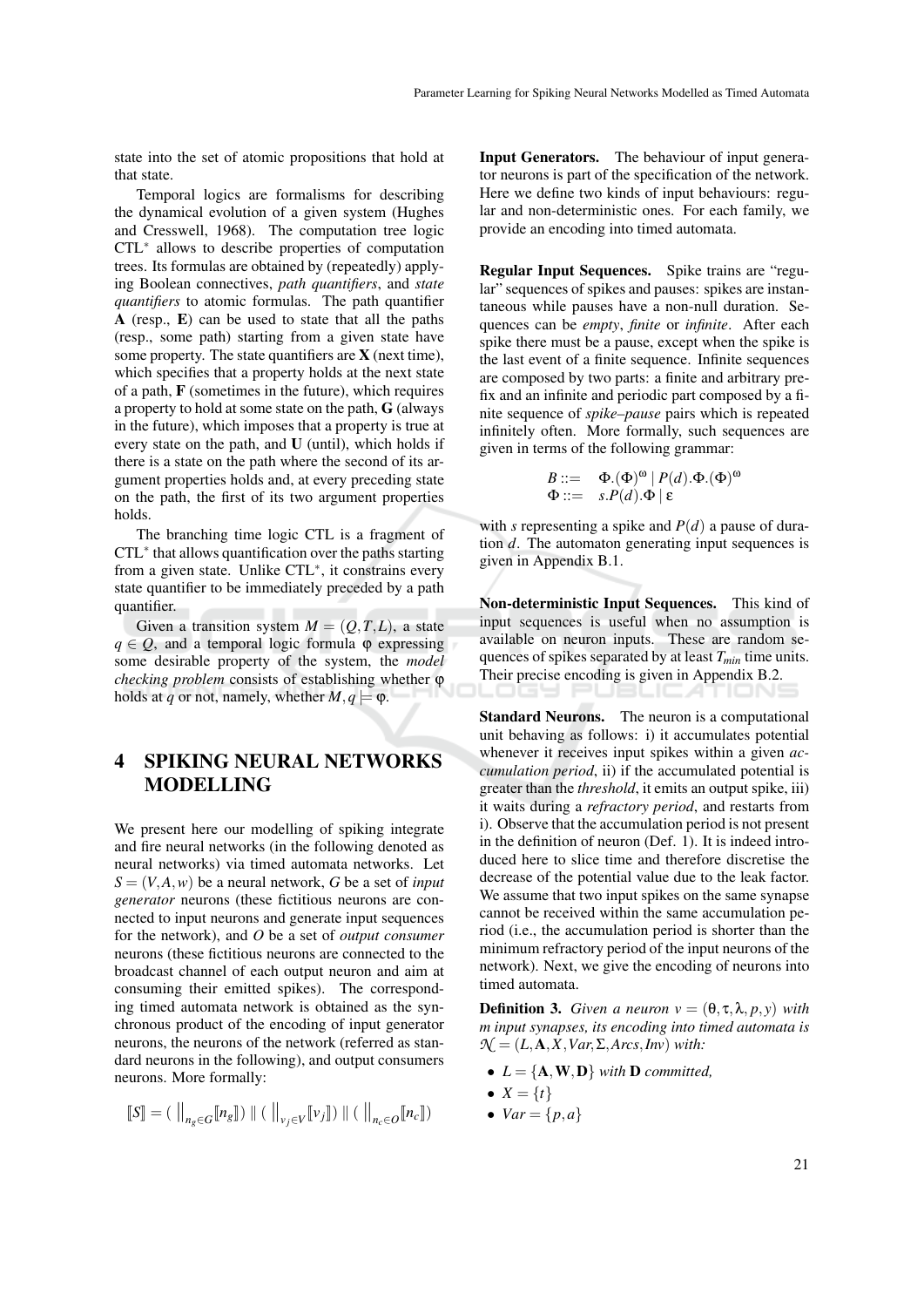

(a) Neuron model.



(b) Output consumer automaton.

Figure 1: Automata for standard neuron and output consumer.

- $\bullet$   $\Sigma = \{x_i \mid i \in [1..m]\} \cup \{y\},\$
- *Arcs* = { $(A, t \leq T, x_i$ ?, { $a := a + w_i$ }, **A**) |  $i \in [1..m] \} \cup \{(A, t = T, \dots, \{p := a + x_i\})$ *i* ∈  $[1..m]$ } ∪ { $(A, t = T,$  $\lfloor \lambda p \rfloor$ ,D),(D,p <  $\theta$ , , $\{a := 0\}$ ,A),(D,p ≥ θ, *y*!, –, **W**), (**W**, *t* = τ, , {*a* := 0,*t* := 0, *p* :=  $0$ , A)  $\}$  *:*
- $Inv(A) = t \leq T, Inv(W) = t \leq \tau, Inv(D) = true.$

The neuron behaviour, described by the automaton in Figure 1(a), depends on the following channels, variables and clocks:

- $x_i$  for  $i \in [1..m]$  are the *m* input channels,
- *y* is the broadcast channel used to emit the output spike,
- $p \in \mathbb{N}$  is the current potential value, initially set to zero,
- $a \in \mathbb{N}$  is the weighted sum of input spikes occurred within the *current* accumulation period; it equals zero at the beginning of each round.

The behaviour of the automaton modelling neuron *v* can be summed up as follows:

- the neuron keeps waiting in state A (for Accumulation) for input spikes while  $t \leq T$  and, whenever it receives a spike on input *x<sup>i</sup>* , it updates *a* with  $a := a + w_i;$
- when  $t = T$ , the neuron moves to state **D** (for Decision), resetting *t* and updating *p* according to the potential function given in Definition 1:

$$
p:=a+\lfloor\lambda\cdot p\rfloor
$$

Since state D is *committed*, it does not allow time to progress, so, from this state, the neuron can move back to state A resetting *a* if the potential has not reached the threshold  $p < \theta$ , or it can move to state W, firing an output spike, otherwise;

• the neuron remains in state W (for Wait) for  $\tau$  time units ( $\tau$  is the length of the refractory period) and then it moves back to state A resetting *a*, *p* and *t*.

Output Consumers. In order to have a complete modelling of a spiking neural network, for each output neuron we build an *output consumer* automaton  $O_y$ . The automaton, whose formal definition is straightforward, is shown in Figure 1(b). The consumer waits in location W for the corresponding output spikes on channel *y* and, as soon as it receives the spike, it moves to location O. This location is only needed to simplify model checking queries. Since it is urgent, the consumer instantly moves back to location W resetting *s*, the clock measuring the elapsed time since last emission, and setting *e* to its negation, with *e* being a *boolean variable* which differentiates each emission from its successor.

We have a complete implementation of the spiking neural network model proposed in the paper via the tool Uppaal. It can be found on the web page (Ciatto et al., ). We have validated our neuron model against some characteristic properties studied in (Izhikevich, 2004) (tonic spiking, excitability, integrator, etc.). These properties have been formalised in temporal logics and checked via model-checking tools. All experiments and results can be found in (Ciatto et al., 2017).

Observe that, since we rely on a discrete time, we could have used tick automata (Gruber et al., 2005), a variant of Büchi automata where a special clock models the discrete flow of time. However, to the best of our knowledge, no existing tool allows to implement such automata. We decided to opt for timed automata in order to have an effective implementation of our networks to be exploited in parameter learning algorithms.

### 5 PARAMETER INFERENCE

In this section we examine the *Learning Problem*: i.e., how to determine a parameter assignment for a network with a fixed topology and a given input such that a desired output behaviour is displayed. Here we only focus on the estimation of synaptic weights in a given spiking neural network; the generalisation of our methodology to other parameters is left for future work.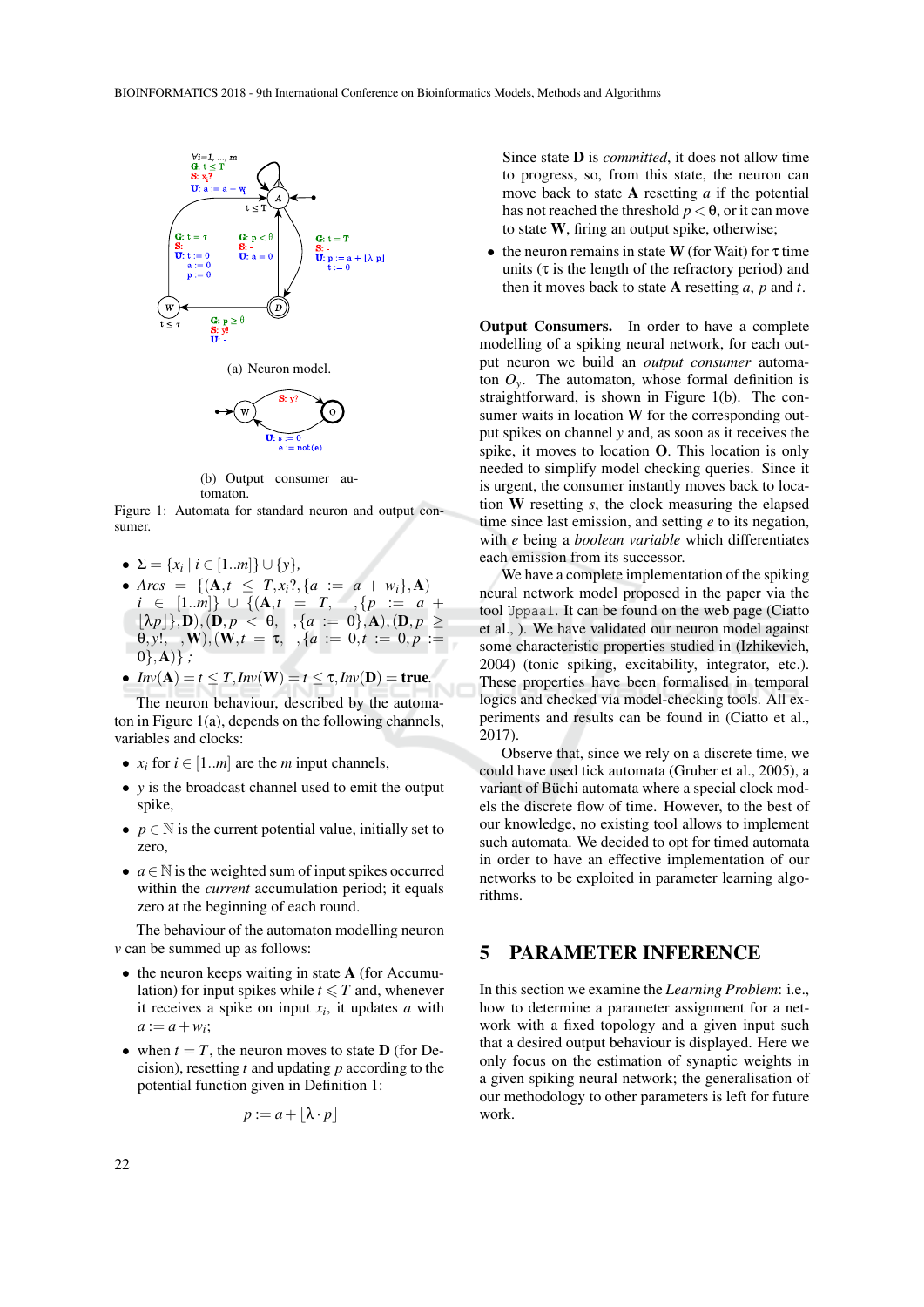Our analysis takes inspiration from the SpikeProp algorithm (Bohte et al., 2002); in a similar way, here, the learning process is led by *supervisors*. Differently from the previous section, each output neuron is linked to a supervisor instead of an output consumer. Supervisors compare the expected output behaviour with the one of the output neuron they are connected to. Thus either the output neuron behaved consistently or not. In the second case and in order to instruct the network, the supervisor back-propagates *advices* to the output neuron depending on two possible scenarios: i) the neuron fires a spike, but it was supposed to be quiescent, ii) the neuron remains quiescent, but it was supposed to fire a spike. In the first case the supervisor addresses a *should not have fired* message (SNHF) and in the second one a *should have fired* (SHF). Then each output neuron modifies its ingoing synaptic weights and in turn behaves as a supervisor with respect to its predecessors, backpropagating the proper advice.

The advice back-propagation (ABP) algorithm basically lies on a depth-first visit of the graph topology of the network. Let  $\mathcal{N}_i$  be the *i*-th predecessor of an automaton  $\mathcal{N}_1$ , then we say that  $\mathcal{N}_i$  fired *recently*, with respect to  $\mathcal{N}_i$ , if  $\mathcal{N}_i$  fired during the current or previous accumulate-fire-wait cycle of  $N$ . Thus, upon reception of a SHF message, *N* has to *strengthen* the weight of each ingoing *excitatory* synapse corresponding to a neuron which fired recently and *weaken* the weight of each ingoing *inhibitory* synapse corresponding to a neuron which *did not* fire recently. Then, it propagates a SHF advice to each ingoing *excitatory* synapse corresponding to a neuron which *did not* fire recently, and symmetrically a SNHF advice to each ingoing *inhibitory* synapse corresponding to a neuron which fired recently (see Algorithm 1 for SHF, Algorithm 2 for the dual case of SNHF in given in Appendix C; in both algorithms,  $\Delta$  is a constant factor used to manage increments).

When the graph visit reaches an input generator, it will simply ignore any received advice (because input sequences should not be affected by the learning process). The learning process ends when all supervisors do not detect any more errors.

Example 1 (Turning on and off a diamond structure of neurons.). *This example shows how the ABP algorithm can be used to make a neuron emit at least once in a spiking neural network having the* diamond *structure shown in Figure 2. We assume that*  $\mathcal{N}_1$  *is fed by an input generator I that continuously emits spikes. No neuron in the network is able to emit because all the weights of their input synapses are equal to zero and their thresholds are higher than zero. We want the network to learn a weight assignment so that*

Algorithm 1: Abstract ABP: Should Have Fired advice pseudo-code.

|     | 1: procedure SHOULD-HAVE-FIRED(neuron)         |           |                   |                                       |                                         |
|-----|------------------------------------------------|-----------|-------------------|---------------------------------------|-----------------------------------------|
| 2:  | if Is-VISITED(neuron) then                     |           |                   |                                       |                                         |
| 3:  | return                                         |           |                   |                                       |                                         |
| 4:  | SET-VISITED(neuron, True)                      |           |                   |                                       |                                         |
| 5:  | for                                            | i         | $\leftarrow$      | $1 \ldots$                            | COUNT-                                  |
|     | PREDECESSORS(neuron) do                        |           |                   |                                       |                                         |
| 6:  | $weight_i \leftarrow$ GET-WEIGHT(neuron, i)    |           |                   |                                       |                                         |
| 7:  | $fired_i \leftarrow$ FIRED-RECENTLY(neuron, i) |           |                   |                                       |                                         |
| 8:  | $neuron_i \leftarrow$ GET-PREDECESSOR(neuron,  |           |                   |                                       |                                         |
|     | $\ddot{\iota})$                                |           |                   |                                       |                                         |
| 9:  |                                                |           |                   | INCREASE-WEIGHT(neuron, i, $\Delta$ ) |                                         |
| 10: | if weight <sub>i</sub> $\geq$ 0 then           |           |                   |                                       |                                         |
| 11: | if $\neg fixed_i$ then                         |           |                   |                                       |                                         |
| 12: |                                                |           |                   |                                       | SHOULD-HAVE-FIRED(neuron <sub>i</sub> ) |
| 13: | else                                           |           |                   |                                       |                                         |
| 14: |                                                |           | if $fired_i$ then |                                       |                                         |
| 15: |                                                |           |                   | SHOULD-NOT-HAVE-                      |                                         |
|     | $F$ IRED( <i>neuron</i> <sub>i</sub> )         |           |                   |                                       |                                         |
|     |                                                |           |                   |                                       |                                         |
|     |                                                | $W_{1,2}$ |                   | $^{\prime\prime}$ 2.4                 |                                         |
|     |                                                |           |                   |                                       |                                         |
|     | N,                                             |           |                   | $\overline{\mathbf{N}}_A$             |                                         |

Figure 2: A neural network with a diamond structure.

 $\rm N_3$ 

 $\mathbf{x}$   $\mathbf{y}_1$ 

 $w_{1,3} \longrightarrow w_{3,4} \longrightarrow w_{3,4}$ 

 $\mathbf{\hat{y}}_{3}$ 

*N*<sup>4</sup> *is able to emit, that is, to produce a spike after an initial pause.*

*At the beginning we expect no activity from neuron N*4*. As soon as the initial pause is elapsed, we require a spike but, as all weights are equal to zero, no emission can happen. Thus a SHF advice is backpropagated to neurons*  $\mathcal{N}_2$  *and*  $\mathcal{N}_3$  *and consequently to N*1*. The process is then repeated until all weights stabilise and neuron N*<sup>4</sup> *is able to fire.*

There are several possibilities on how to realise supervisors and the ABP algorithm. The approach we choose is a model checking oriented one, where supervisors are represented by temporal logic formulae.

Model-checking-oriented Advice Back-Propagation. In the following we propose a model checking-driven approach to parameter learning. Such a technique consists in iterating the learning process until a desired CTL property concerning the output of the network is verified.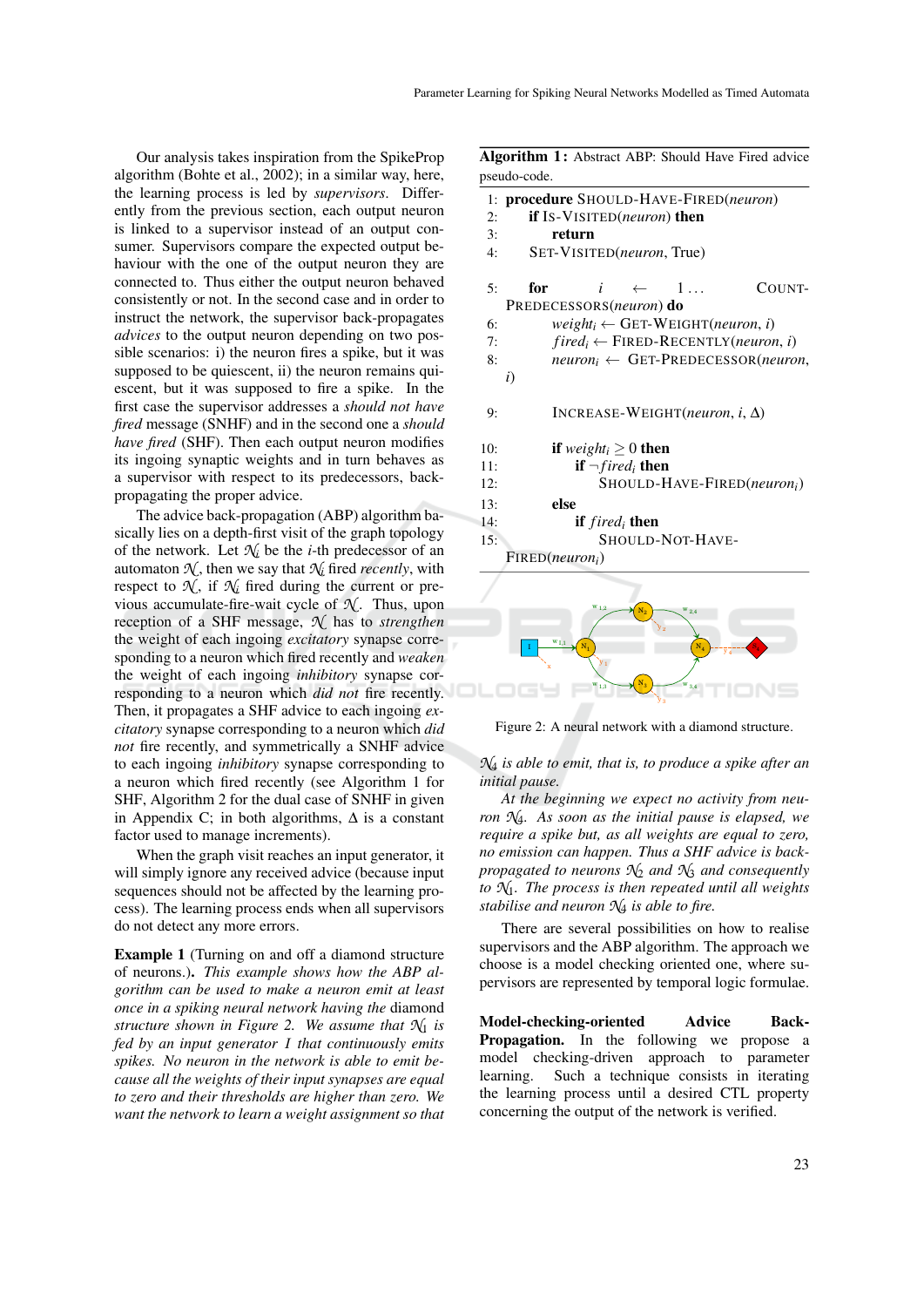The hypothesis we introduce are the following ones: (i) input generators, standard neurons, and output consumers share a global clock which is never reset and (ii) for each output consumer, there exists a clock measuring the elapsed time since the last received spike. The CTL formula specifying the expected output of the network can only contain predicates relative to the output consumers and the global clock. At each step of the algorithm, we make an external call to the model checker to test whether the network satisfies the formula or not. If the formula is verified, the learning process ends; otherwise, the model checker provides a trace as a counterexample. Such a trace is exploited to derive the proper corrective action to be applied to each output neuron, that is, the invocation of either the SHF procedure, or the SNHF procedure previously described (or no procedure).

More in detail, given a timed automata network representing some spiking neural network, we extend it with a global clock *t<sup>g</sup>* which is never reset and, for each output consumer  $O_K$  relative to the output neuron  $N_k$ , we add a clock  $s_k$  measuring the time elapsed since the last spike consumed by  $O_k$ . Furthermore, let *state* $_{O_k}$ (O) be an atomic proposition evaluating to true if the output consumer  $O_K$  is in its **O** location, and let  $eval<sub>O<sub>k</sub></sub>(s<sub>k</sub>)$  be an atomic proposition indicating the value of the clock  $s_k$  in  $O_K$ . In order to make it possible to deduce the proper corrective action, we impose the CTL formula describing the expected outcome of the network to be composed by the conjunction of sub-formulae respecting any of the patterns presented in the following.

**Precise Firing.** The output neuron  $N_k$  fires at time *t*:  $AF(t_g = t \land state_{O_k}(\mathbf{O})).$ 

The violation of such a formula requires the invocation of the SHF procedure.

- **Weak Quiescence.** The output neuron  $N_k$  is quiescent at time *t*:
	- $AG(t_g = t \implies \neg state_{O_k}(\mathbf{O}))$ .

The SNHF procedure is called in case this formula is not satisfied.

**Relaxed Firing.** The output neuron  $N_k$  fires at least once within the time window  $[t_1, t_2]$ :

 $AF(t_1 \leq t_g \leq t_2 \land state_{O_k}(\mathbf{O})).$ 

The violation of such a formula leads to the invocation of the SHF procedure.

**Strong Quiescence.** The output neuron  $\mathcal{N}_k$  is quiescent for the whole duration of the time window  $[t_1, t_2]$ :

 $AG(t_1 \leq t_g \leq t_2 \implies \neg state_{O_k}(\mathbf{O})).$ 

The SNHF procedure is needed in this case.



Figure 3: We denote neurons by  $N_i$ . The network is fed by an input generator *I* and the learning process is led by the supervisors  $S_i$ . Dotted (resp. continuous) edges stand for inhibitions (resp. activations).

**Precise Periodicity.** The output neuron  $N_k$  eventually starts to periodically fire a spike with exact period *P*:

$$
AF(AG(evalOk(sk) \neq P \implies \neg stateOk(O)) \land AG(stateOk(0) \implies evalOk(sk) = P)).
$$

If  $N_k$  fires a spike while the  $s_k$  clock is different than *P* or it does not fire a spike while the  $s_k$  clock equals *P*, the formula is not satisfied. In the former (resp. latter) case, we deduce that the SNHF (resp. SHF) procedure is required.

**Relaxed Periodicity.** The output neuron  $N_k$  eventually begins to periodically fire a spike with a period that may vary in [*Pmin*, *Pmax* ]:

$$
AF(AG(eval0k(sk) \notin [Pmin, Pmax]max)
$$
  
\n
$$
\rightarrow
$$
  
\n
$$
\rightarrow
$$
  
\n
$$
\land AF(state0k(0) \implies Pmin \le eval0k(sk) \le Pmax).
$$

For the corrective actions, see the previous case.

As for future work, we intend to extend this set of CTL formulae with new formulae concerning the comparison of the output of two or more given neurons. Please notice that the Uppaal model-checker only supports a fragment of CTL where the use of nested path quantifiers is not allowed. Another model-checker should be called in order to fully exploit the expressive power of CTL.

Next we give an example of mutually inhibiting networks.

Example 2 (Mutual inhibition networks.). *In this example we focus on mutual inhibition networks, where the constituent neurons inhibit each other neuron's activity. These networks belong to the set of Control Path Generators (CPGs), which are known for their capability to produce rhythmic patterns of neural activity without receiving rhythmic inputs (Ijspeert, 2008). CPGs underlie many fundamental rhythmic*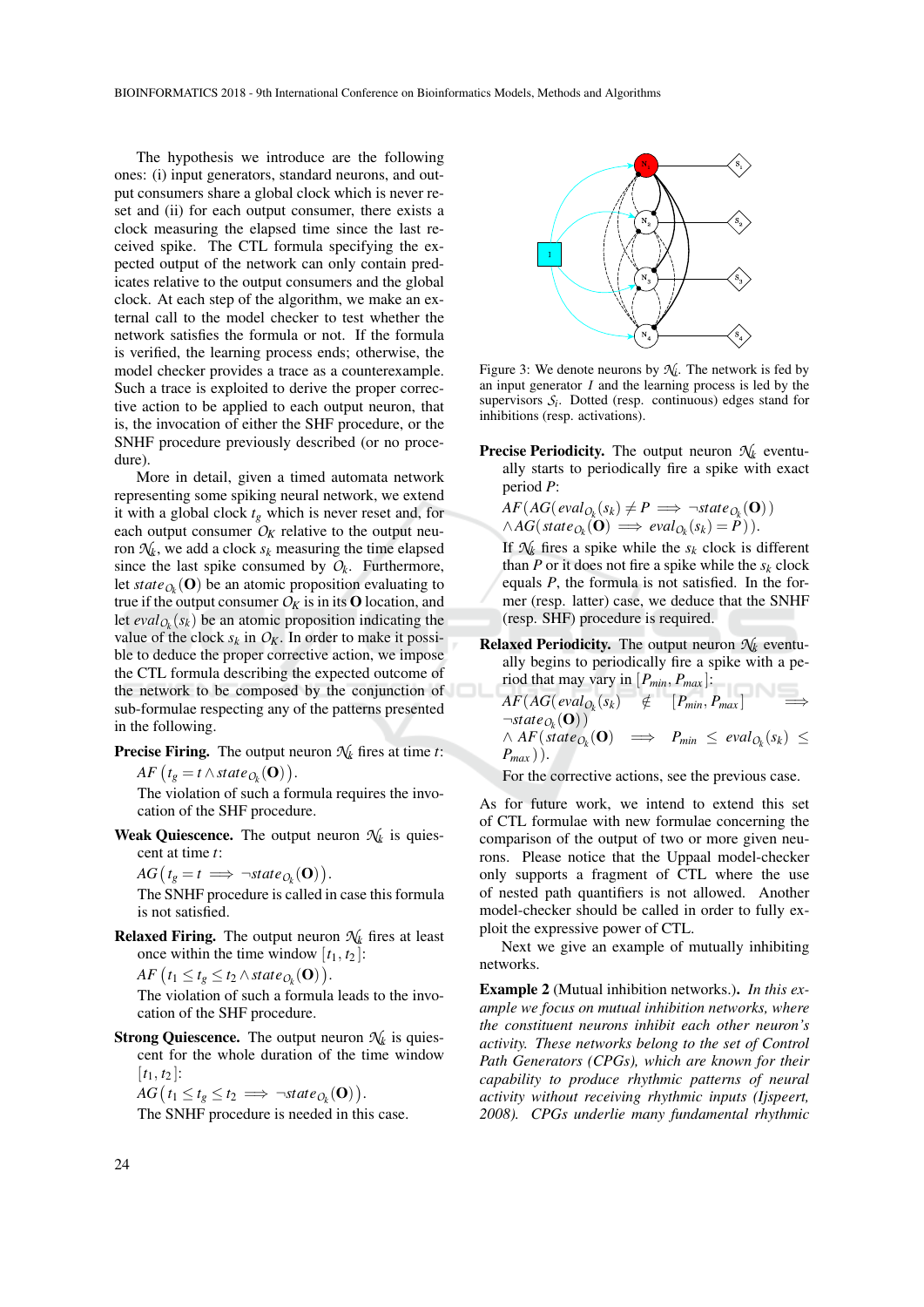*activities such as digesting, breathing, and chewing. They are also crucial building blocks for the locomotor neural circuits both in invertebrate and vertebrate animals. It has been observed that, for suitable parameter values, mutual inhibition networks present a behaviour of the kind "winner takes all", that is, at a certain time one neuron becomes (and stays) activated and the other ones are inhibited (De Maria et al., 2016).*

*We consider a mutual inhibition network of four neurons, as shown in Fig. 3. This example, although being small, it is not trivial as it features inhibitor and excitatory edges as well as cycles. We look for synaptical weights such that the "winner takes all" behaviour is displayed. We assume each neuron to be fed by an input generator I that continuously emits spikes. At the beginning, all the neurons have the same parameters (that is, firing threshold, remaining coefficient, accumulation period, and refractory period), and the weight of excitatory (resp. inhibitory) edges is set to 1 (resp. -1). We use the ABP algorithm to learn a weight assignment so that the first neuron is the winner. More precisely, we find a weight assignment so that, whatever the chosen path in the corresponding automata network is, the network stabilises when the global clock t<sup>g</sup> equals 112.*

#### 6 CONCLUSION AND FUTURE WORKS **E AND TECHNO**

In this paper we have introduced a novel methodology for automatically inferring the synaptical weights of spiking neural networks modelled as timed automata networks. In these networks information processing is based on the precise timing of spike emissions rather than the average numbers of spikes in a given time window. Timed automata turned out to be very suited to model these networks, allowing us to take into account time-related aspects, such as the exact spike occurrence times and the refractory period, a lapse of time immediately following each spike emission, when the neuron is not enabled to fire.

As for future work, we consider this work as the starting point for a number of research directions: we plan to study whether our model cannot reproduce behaviours requiring *bursts* emission capability, as stated in (Izhikevich, 2004) (e.g., tonic or phasic bursting), or some notion of *memory* (e.g., phasic spiking, or bistability). Furthermore, it may be interesting to enrich our formalisations to include modelling of propagation delays.

As a main contribution, we combined learning algorithms with formal analysis, proposing a novel

technique to infer synaptical weight variations. Taking inspiration from the back propagation algorithms used in artificial intelligence, we have proposed a methodology for parameter learning that exploits model checking tools. We have focussed on a simplified type of supervisors: each supervisor describes the output of a single neuron in isolation from the other ones. Nonetheless, notice that the back-propagation algorithm is still valid for more complex scenarios that specify and compare the behaviour of groups of neurons. As for future work, we intend to formalise more sophisticated supervisors, allowing to compare the output of several neurons. Moreover, to refine our learning algorithm, we could exploit results coming from the gene regulatory network domain, where a link between the topology of the network and its dynamical behaviour is established (Richard, 2010).

We are currently working on a second type of approach, where the parameters are modified during the simulation of the network. Differently from the model checking approach, supervisors are defined as timed automata as well and they are connected to output neurons instead of output consumers. The definition of supervisors is reminiscent of the one of input generators and is basically a sequence of pauses and spike actions. The simulation oriented ABP approach works in the following way: the simulation starts and the supervisors expect a certain behaviour from the connected supervisor (pause or spike). If the behaviour matches, then the simulation proceeds with the following action; otherwise a proper advice is back propagated into the timed automata network. As soon as the advice reaches the input neurons, the simulation is restarted from the beginning with the modified weight values. Whenever a supervisor detects that the neurons actually learned to reproduce the proper outcome, it will move to an acceptation location where no more advices are back-propagated. The learning process terminates when all the supervisor automata are in the acceptation location. In this case the values of all synaptic weights (of the last state of the simulation) represent the result of the learning process.

As a last step, we plan to generalise our technique in order to be able to infer not only synaptical weights but also other parameters, such as the leak factor or the firing threshold.

## ACKNOWLEDGEMENTS

We would like to thank Giovanni Ciatto for his implementation work and enthusiasm in collaborating with us and all the anonymous reviewers for their careful and rich suggestions on how to improve the paper.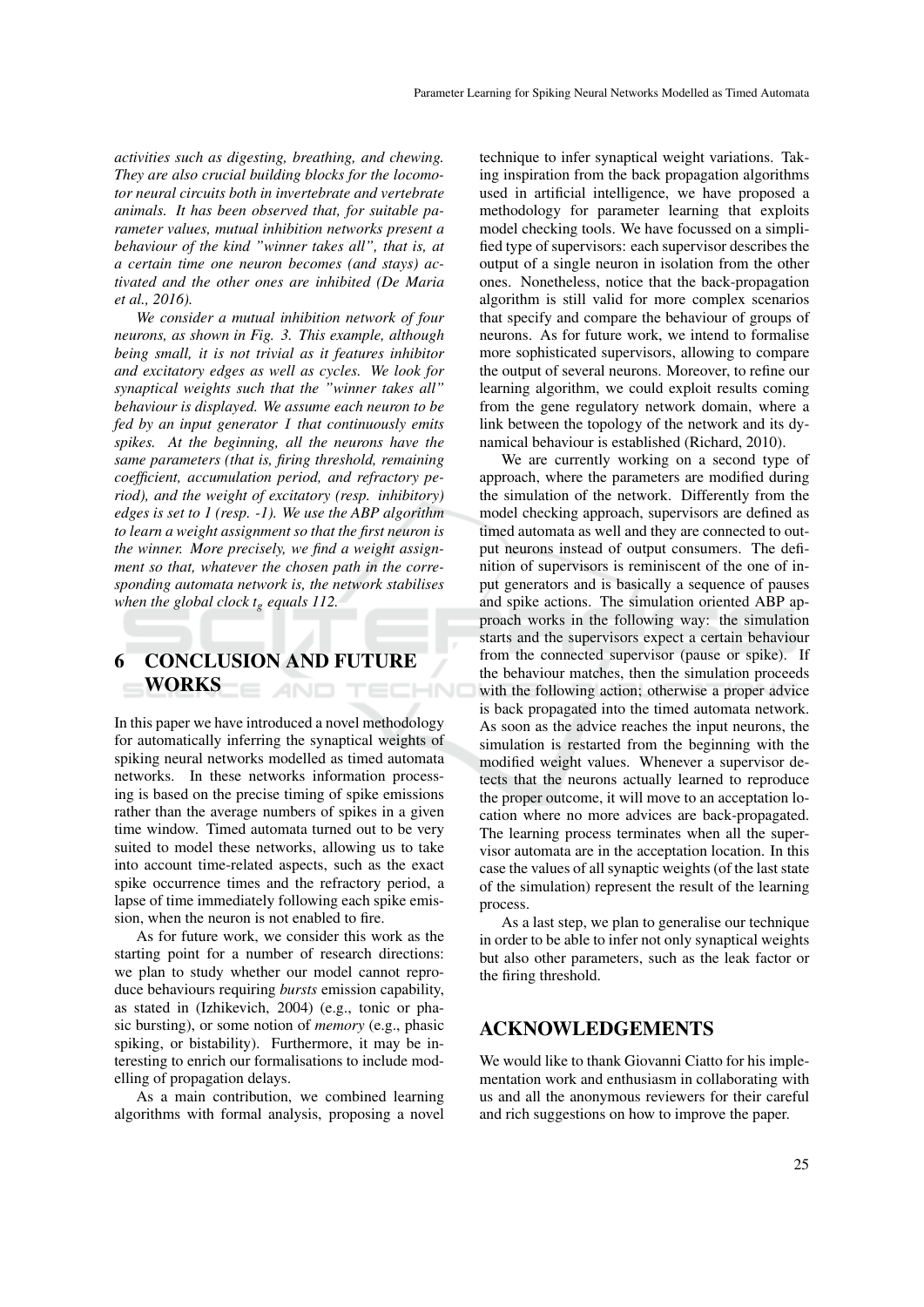### REFERENCES

- Ackley, D. H., Hinton, G. E., and Sejnowski, T. J. (1988). A learning algorithm for boltzmann machines. In Waltz, D. and Feldman, J. A., editors, *Connectionist Models and Their Implications: Readings from Cognitive Science*, pages 285–307. Ablex Publishing Corp., Norwood, NJ, USA.
- Alur, R. and Dill, D. L. (1994). A theory of timed automata. *Theor. Comput. Sci.*, 126(2):183–235.
- Aman, B. and Ciobanu, G. (2016). Modelling and verification of weighted spiking neural systems. *Theoretical Computer Science*, 623:92 – 102.
- Bengtsson, J., Larsen, K. G., Larsson, F., Pettersson, P., and Yi, W. (1995). UPPAAL — a Tool Suite for Automatic Verification of Real–Time Systems. In *Proceedings of Workshop on Verification and Control of Hybrid Systems III*, number 1066 in Lecture Notes in Computer Science, pages 232–243. Springer–Verlag.
- Bohte, S. M., Poutré, H. A. L., Kok, J. N., La, H. A., Joost, P., and Kok, N. (2002). Error-backpropagation in temporally encoded networks of spiking neurons. *Neurocomputing*, 48:17–37.
- Ciatto, G., De Maria, E., and Di Giusto, C. Additional material. https://github.com/gciatto/snn as ta.
- Ciatto, G., De Maria, E., and Di Giusto, C. (2017). Modeling Third Generation Neural Networks as Timed Automata and verifying their behavior through Temporal Logic. Research report, Université Côte d'Azur, CNRS, I3S, France.
- Clarke, Jr., E. M., Grumberg, O., and Peled, D. A. (1999). *Model checking*. MIT Press, Cambridge, MA, USA.
- Cybenko, G. (1989). Approximation by superpositions of a sigmoidal function. *Mathematics of Control, Signals and Systems*, 2(4):303–314.
- De Maria, E., Muzy, A., Gaffé, D., Ressouche, A., and Grammont, F. (2016). Verification of Temporal Properties of Neuronal Archetypes Using Synchronous Models. In *Fifth International Workshop on Hybrid Systems Biology*, Grenoble, France.
- Freund, Y. and Schapire, R. E. (1999). Large margin classification using the perceptron algorithm. *Machine Learning*, 37(3):277–296.
- Gerstner, W. and Kistler, W. (2002). *Spiking Neuron Models: An Introduction*. Cambridge University Press, New York, NY, USA.
- Gruber, H., Holzer, M., Kiehn, A., and König, B. (2005). On timed automata with discrete time - structural and language theoretical characterization. In *Developments in Language Theory, 9th International Conference, DLT 2005, Palermo, Italy, July 4-8, 2005, Proceedings*, pages 272–283.
- Grüning, A. and Bohte, S. (2014). Spiking neural networks: Principles and challenges.
- Hebb, D. O. (1949). *The Organization of Behavior*. John Wiley.
- Hopfield, J. J. (1988). Neural networks and physical systems with emergent collective computational abilities.

In Anderson, J. A. and Rosenfeld, E., editors, *Neurocomputing: Foundations of Research*, pages 457–464. MIT Press, Cambridge, MA, USA.

- Hughes, G. E. and Cresswell, M. J. (1968). *An Introduction to Modal Logic*. Methuen.
- Ijspeert, A. J. (2008). Central pattern generators for locomotion control in animals and robots: A review. *Neural Networks*, 21(4):642–653.
- Izhikevich, E. M. (2004). Which model to use for cortical spiking neurons? *IEEE Transactions on Neural Networks*, 15(5):1063–1070.
- Lapicque, L. (1907). Recherches quantitatives sur l'excitation electrique des nerfs traitee comme une polarization. *J Physiol Pathol Gen*, 9:620–635.
- Maass, W. (1997). Networks of spiking neurons: The third generation of neural network models. *Neural Networks*, 10(9):1659 – 1671.
- Matsuoka, K. (1987). Mechanisms of frequency and pattern control in the neural rhythm generators. *Biological cybernetics*, 56(5-6):345–353.
- McCulloch, W. S. and Pitts, W. (1943). A logical calculus of the ideas immanent in nervous activity. *The bulletin of mathematical biophysics*, 5(4):115–133.
- Paugam-Moisy, H. and Bohte, S. (2012). *Computing with Spiking Neuron Networks*, pages 335–376. Springer Berlin Heidelberg, Berlin, Heidelberg.
- Recce, M. (1999). Encoding information in neuronal activity. In Maass, W. and Bishop, C. M., editors, *Pulsed Neural Networks*, pages 111–131. MIT Press, Cambridge, MA, USA.
- Richard, A. (2010). Negative circuits and sustained oscillations in asynchronous automata networks. *Advances in Applied Mathematics*, 44(4):378–392.
- Rumelhart, D. E., Hinton, G. E., and Williams, R. J. (1988). Learning representations by back-propagating errors. In Anderson, J. A. and Rosenfeld, E., editors, *Neurocomputing: Foundations of Research*, pages 696–699. MIT Press, Cambridge, MA, USA.
- $\overline{\text{Siöström}}$ , J. and Gerstner, W. (2010). Spike-timing dependent plasticity. *Scholarpedia*, 5(2).

#### APPENDIX

#### A Timed Automata Example

In Figure 4 we consider the network of timed automata  $TA_1$  and  $TA_2$  with broadcast communications, and we give a possible run. *TA*<sup>1</sup> and *TA*<sup>2</sup> start in the *l*<sup>1</sup> and *l*<sup>3</sup> locations, respectively, so the initial state is  $[(l_1, l_3); x = 0]$ . A *timed* transition produces a delay of 1 time unit, making the system move to state  $[(l_1, l_3); x = 1]$ . A *broadcast* transition is now enabled, making the system move to state  $[(l_2, l_3); x =$ 0], broadcasting over channel *a* and resetting the *x* clock. Two successive *timed* transitions (0.5 time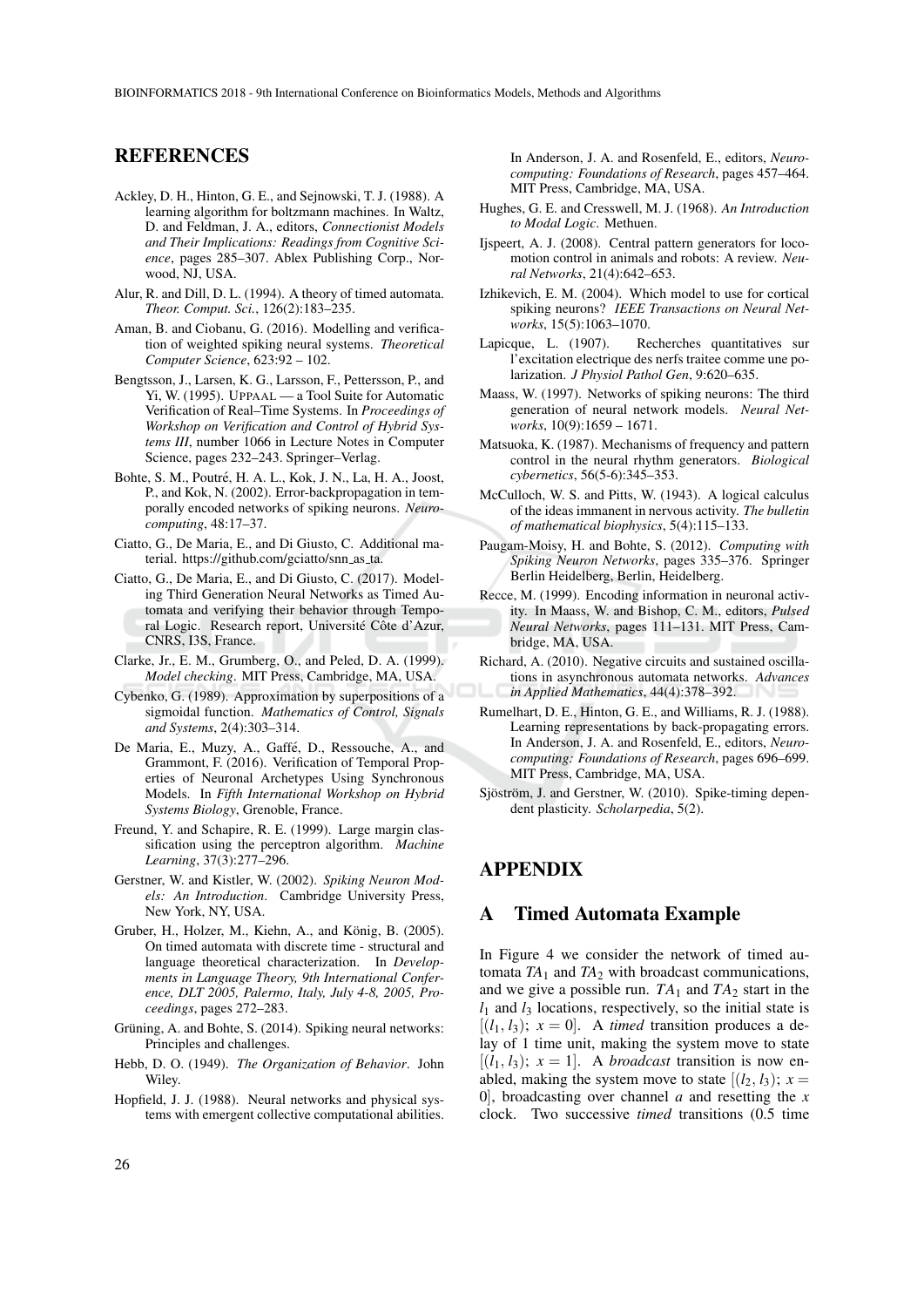

Figure 4: A network of timed automata with a possible run.

units) followed by a *broadcast* one will eventually lead the system to state  $[(l_2, l_4); x = 1]$ .

# B Additional Material for the Spiking Neural Network Modeling

#### B.1 Input Sequence Generators

Regular input sequences are given in terms of the following grammar:

$$
IS ::= \Phi.(\Phi)^{\omega} | P(d). \Phi.(\Phi)^{\omega}
$$
  

$$
\Phi ::= s.P(d). \Phi | \epsilon
$$

with *s* representing a spike and  $P(d)$  a pause of duration *d*. It is possible to generate an emitter automaton for any regular input sequence:

**Definition 4** (Input generator). *Let*  $I \in L(IS)$ *be a word over the language generated by IS, then its encoding into timed automata is*  $\llbracket I \rrbracket =$  $(L(I), first(I), \{t\}, \{y\}, Arcs(I), Inv(I)).$  *It is inductively defined as follows:*

• if 
$$
I := \Phi_1 \cdot (\Phi_2)^{\omega}
$$
  
\n•  $I(I) = L(\Phi_1) \cup L(\Phi_2)$ , where last  $(\Phi_2)$  is urgent  
\n- first  $(I) = first(\Phi_1)$   
\n-  $Arcs(I) = Arcs(\Phi_1) \cup Arcs(\Phi_2) \cup$   
\n{ $(last(\Phi_1), true, \varepsilon, 0, first(\Phi_2))$ ,

$$
(\text{last}(\Phi_1), \text{true}, \varepsilon, \emptyset, \text{first}(\Phi_2))\} - \text{Inv}(I) = \text{Inv}(\Phi_1) \cup \text{Inv}(\Phi_2)
$$





(c)  $\llbracket \varepsilon \rrbracket$  (d)  $\llbracket s.P(d).\Phi' \rrbracket$ 

Figure 5: Representation of the encoding of an input sequence.

- *if*  $I := P(d) \cdot \Phi_1 \cdot (\Phi_2)^{\omega}$  $- L(I) = {P_0} ∪ ∪L(Φ_1) ∪ L(Φ_2)$ *, where last*( $Φ_2$ ) *is* urgent
	- $-$  *first*(*I*) =  $P_0$

- Arcs(I) = Arcs(\Phi<sub>1</sub>) 
$$
\cup
$$
 Arcs(\Phi<sub>2</sub>)  $\cup$   
\n $\{(\mathbf{P}_0, t \leq d, \{t := 0\}, \text{first}(\Phi_1)),$   
\n( $\text{last}(\Phi_1), \text{true}, \varepsilon, \emptyset, \text{first}(\Phi_2)),$   
\n( $\text{last}(\Phi_1), \text{true}, \varepsilon, \emptyset, \text{first}(\Phi_2)\}$ )  
\n- Inv(I) =  $\{\mathbf{P}_0 \mapsto t \leq d\} \cup Inv(\Phi_1) \cup$ 

$$
- Inv(I) = \{ \mathbf{P}_0 \mapsto t \leq d \} \cup Inv(\Phi_1) \cup Inv(\Phi_2)
$$

• *if*  $\Phi := \varepsilon$ 

$$
- L(\Phi) = \{ \mathbf{E} \}
$$

$$
first(\Phi) = last(\Phi) = E
$$
  
Area( $\Phi$ ) = 0

$$
- \frac{A}{L} \left( \frac{\Phi}{L} \right) - \Phi
$$

- $Inv(\Phi) = \emptyset$ • *if*  $\Phi := s.P(d).\Phi'$ 
	-
	- $-L(\Phi) = \{S, P\} \cup L(\Phi')$  $-$  *first*( $\Phi$ ) = **S**, *last*( $\Phi$ ) = *last*( $\Phi'$ )

$$
- Arcs(\Phi) = Arcs(\Phi') \cup \{ (S, true, y!, \emptyset, P),
$$

- $(\mathbf{P}, t = d, \varepsilon, \{t := 0\}, \text{first}(\Phi'))\}$
- $-Inv(\Phi) = {\{P \mapsto t \leq d\} \cup Inv(\Phi')}$

Figure 5 depicts the shape of input generators. Figure 5(a) shows the generator  $\llbracket I \rrbracket$ , obtained from  $I := \Phi_1 \cdot (\Phi_2)^{\omega}$ . The edge connecting the last state of  $\llbracket \Phi_2 \rrbracket$  to the first one allows  $\Phi_2$  to be repeated infinitely often. Figure 5(b) shows the case of an input sequence  $I := P(d) \cdot \Phi_1 \cdot (\Phi_2)^\omega$  beginning with a pause *P*(*d*): in this case, the initial location of  $\llbracket I \rrbracket$  is **P**<sub>0</sub>, which imposes a delay of *d* time units. The remainder of the input sequence is encoded as for the previous case. Figure 5(c) shows the induction basis for encoding a sequence  $\Phi$ , i.e., the case  $\Phi := \varepsilon$ . It is encoded as a location E having no edge. Finally, Figure 5(d) shows the case of a non-empty spike–pause pair sequence  $\Phi := s.P(d). \Phi'$ . It consists of an *urgent* location S: when the automaton moves from S, a spike